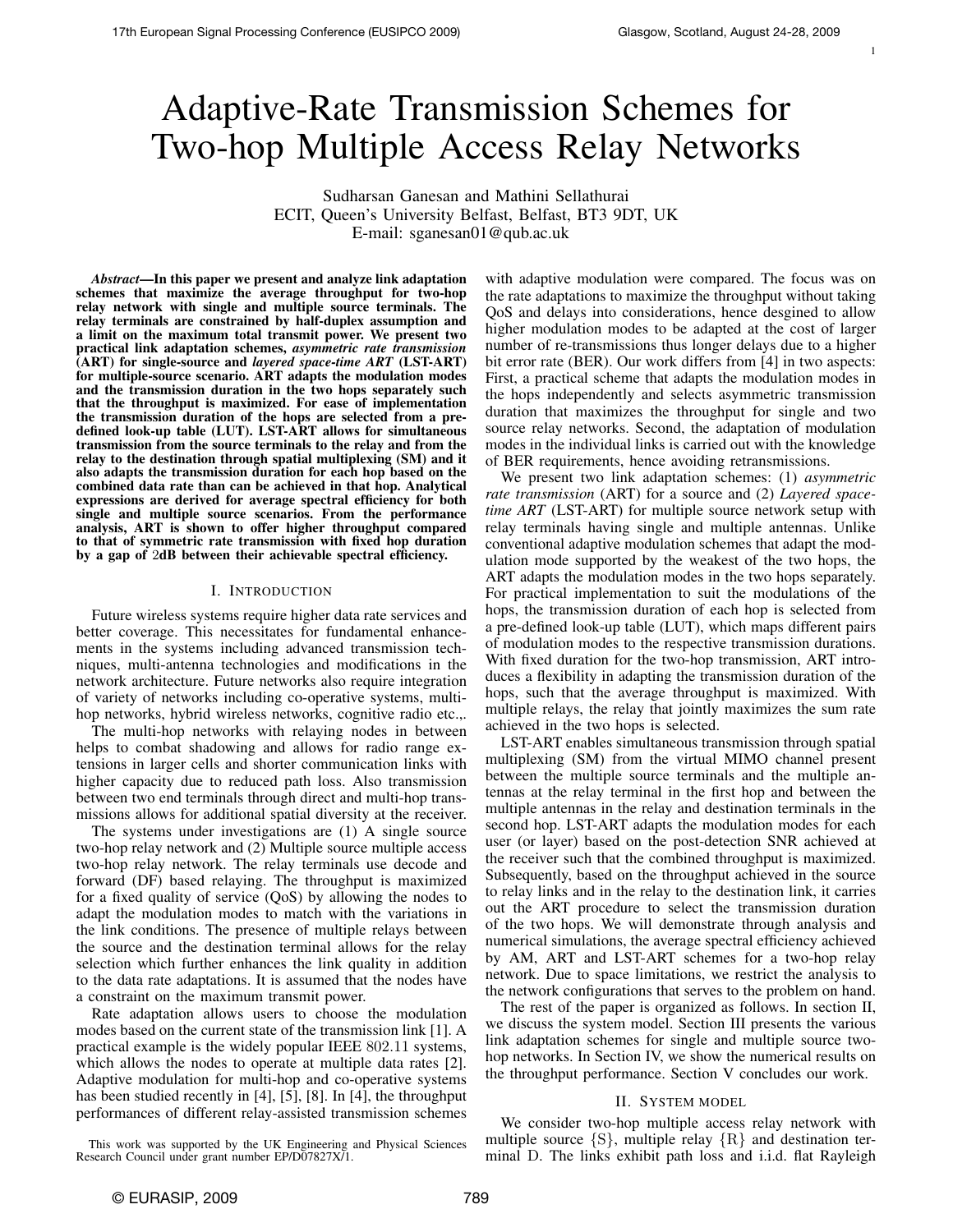fading. The instantaneous received SNR,  $\gamma = \bar{\gamma} |h|^2$  is exponentially distributed with average SNR  $\bar{\gamma}$ , which depends on the transmit power  $P_i$ , distance d, pathloss exponent  $\alpha$ , channel power gain  $|h|^2$  and noise variance  $N_0$ , given by  $\overline{\gamma} = \frac{P_i}{2N_0} \frac{1}{d\alpha}$ . The instantaneous received SNR in  $S \rightarrow R$  and  $R \rightarrow D$  links are given by  $\gamma_{\rm SR}$  and  $\gamma_{\rm RD}$  respectively. The additive white noise is distributed as  $CN(0, \sigma^2)$ . The slowly time-varying flat fading channels are assumed constant for two consecutive phases.

All terminals operate in a half-duplex mode. Relay terminals employ DF based protocol [10], where signals received from the source terminal are decoded and then re-encoded before transmission to the destination. It is assumed that the relays have full local channel state information (CSI) (backward channels from the sources and the forward channel to the destination). Thus the transmission scheme with a relay terminal has the CSI to perform rate adaptation, and the transmission scheme with  $M$  relays have the CSI to perform opportunistic relay selection (RS) and rate adaptation. The destination terminal is assumed to have a perfect CSI of the  $R\rightarrow D$  link. The total transmit power at the relay terminals is limited to P for a fair comparison among different schemes.

Rate adaptation is carried out with the discrete-rate M-QAM signal constellation on a frame by frame basis by splitting the SNR range into  $K+1$  intervals,  $[\gamma_k, \gamma_{k+1}]_{(k=0,...,K)}$ , where  $\gamma_0 = 0$ ,  $M_k = 2^k$  and K is the number of M-QAM constellations. Thus, the instantaneous SNR in a link,  $\gamma$  is quantized into one of those  $K + 1$  levels. The SNR intervals are calculated based on the target bit error rate (BER) for the above modulation modes. The BER of coherent M-QAM with two dimensional gray coding and equally likely symbols over the AWGN channel is well approximated by [6].

$$
P_b(k,\gamma) \approx 0.2 \exp(-g_k \gamma), \ k = 1, \dots, K \tag{1}
$$

where  $\gamma = P/N_0$ ,  $g_k$  is a constellation dependent constant, equal to  $1.5/(M_k-1)$  for square M-QAM and to  $6/(5M_k-4)$  for rectangular M-QAM. The selected mode corresponds to the maximum achievable rate for which the BER can be assured.

#### *A. Two phase communication*

Communication between S and D is carried out through R in two phases (or one frame), from S to R in phase I and from R to D in phase II. The rate adaptation for both the links is done by the relay terminal. The adapted modes are informed to the source and destination terminal using feedback channels in each frame. The two phase transmission is given below. A block of  $N_{\rm SR}$  symbols  $x_1$  with  $k_1$  bps is transmitted from S to R in phase I. The received signal at R is given as p

$$
\mathbf{y}_{\mathrm{R}} = \sqrt{P_{\mathrm{S}}} \; h_{\mathrm{SR}} \mathbf{x}_1 + \mathbf{w}_{\mathrm{R}} \tag{2}
$$

where  $y_R$ , and  $w_R$  are of size  $N_{SR} \times 1$ . R decodes the received signal and re-encodes them as a block of  $N_{\rm RD}$  symbols with  $k_2$  bps before forwarding it in phase II. D thus receives

$$
\mathbf{y}_{\mathrm{D}} = \sqrt{P_{\mathrm{R}}} h_{\mathrm{RD}} \hat{\mathbf{x}}_{1} + \mathbf{w}_{\mathrm{D}}
$$
 (3)

where  $y_D$ ,  $\hat{x}_1$  and  $w_D$  are of size  $N_{RD} \times 1$ . The transmit powers,  $P_{\rm S}$  and  $P_{\rm R}$  are set to  $P/2$ . Block length is varied according to the modulation selected in each link, such that the total transmitted bits in two hops remains the same.

#### *B. Symmetric rate transmission*

For the case of symmetric rate transmission (SRT), the transmission duration of hops are fixed,  $N_{\rm SR} = N_{\rm RD} = N$ . The data rate,  $T(n)$  is adapted based on the value of  $\gamma_{\rm min}$ , where  $\gamma_{\rm min} = \min\{\gamma_{\rm SR}, \gamma_{\rm RD}\}.$  The effective data rate achieved in

 $S \rightarrow R \rightarrow D$  link is based on the modulation mode supported by the weakest of the two links  $S\rightarrow R$  and  $R\rightarrow D$ . In other words, rate adaptation for symmetric transmission incurs a loss of data rate when observed from the point of the stronger link.

#### *C. Asymmetric rate transmission*

The proposed ART provides a solution for the above problem of loss of data rate arising from the inequality of the link qualities and the fixed transmission duration. Instead of selecting the minimum achievable rate in the combined link, ART adapts the modulation modes,  $M_{\rm SR}$  and  $M_{\rm RD}$  in S $\rightarrow$ R and  $R\rightarrow D$  links separately. Based on the modulation modes selected, the transmission interval is varied as given by

$$
N_{\rm SR} = \left(\frac{k_2}{k_1 + k_2}\right) 2N \quad \text{and} \quad N_{\rm RD} = \left(\frac{k_1}{k_1 + k_2}\right) 2N \tag{4}
$$

where  $k_1 = \log_2(M_{\rm SR})$ ,  $k_2 = \log_2(M_{\rm RD})$ . When  $M_{\rm SR} = M_{\rm RD}$ , ART is as same as SRT ( $N_{\text{SR}}=N_{\text{RD}}$ ). When  $M_{\text{SR}} < M_{\text{RD}}$ , the duration of phase I is increased and is compensated with a reduced duration in phase II  $(N_{\rm SR} > N_{\rm RD})$ and vice versa for  $M_{\rm SR} > M_{\rm RD}$ . For e.g., assume  $2N=60$ and the modulation modes selected based on the individual link SNRs are  $M_{\text{SR}}=16$  and  $M_{\text{RD}}=2$ . The effective data rate achieved by SRT for the frame will be  $2N\log_2(\min\{M_{\rm SR}, M_{\rm RD}\})\frac{1}{2}=30$  bits. In the case of ART,  $N_{\rm SR}$  and  $N_{\rm RD}$  are adapted based on  $M_{\rm SR}$  and  $M_{\rm RD}$  to 12 and 48 symbols respectively. The data rate achieved will be equal to  $N_{\rm SR}$   $\log_2(M_{\rm SR}) = N_{\rm RD}$   $\log_2(M_{\rm RD}) = 48$  bits and that is 60% improvement over SRT. Actually, the performance of ART is more effective compared to SRT when the difference between the link SNRs  $\gamma_{\rm SR}$  and  $\gamma_{\rm RD}$  is large. Table. I shows an example LUT for two-hop transmission having five modulation modes  $(L)$  and a total frame duration  $(2N)$  of 60 symbols.

TABLE I A SAMPLE ART LOOK UP TABLE:  $2N=60$  and  $L=5$ 

| $M_{\rm SR}$ | $M_{\rm RD}$ | $N_{\mathrm{SR}}$ | $N_{\rm RD}$ | $M_{\rm SR}$ | $M_{\rm RD}$ | $N_{\mathrm{SR}}$ | $N_{\rm RD}$ |
|--------------|--------------|-------------------|--------------|--------------|--------------|-------------------|--------------|
|              |              | 40                | 20           |              | 16           | 40                | 20           |
|              |              | 45                | 15           |              | 32           | 40                | 16           |
|              | 16           | 48                | 12           |              | 16           | 32                | 24           |
|              | 32           | 50                | 10           |              | 32           | 35                | 21           |
|              |              | 36                | 24           | 16           | 32           | 30                | 24           |

## *D. Implementation Issues*

It is assumed that all the terminals have the knowledge of the LUT used. The link layer at the relay terminal undertakes a two step process. First, the relay acquires the CSI for the forward and backward channels. In the second step, the relay terminal broadcasts the LUT index (which identifies the pair of modulation modes selected) to the source and the destination terminal. A finite rate feedback of  $L$  bits is used as the LUT index. It is assumed that the feedback channels are error free.

## *E. Performance metrics*

We consider two metrics, namely the average spectral efficiency (ASE) and the average bit error rate (ABER) to assess the performance of the discrete-rate adaptive M-QAM used. ASE using discrete-rate adaptive M-QAM is the sum of information rates of each modulation level weighted by the probability  $a_n$  that the received SNR falls within the corresponding SNR interval.

$$
T = \sum_{k=1}^{K} T_k = \sum_{k=1}^{K} k \cdot a_k
$$
 (5)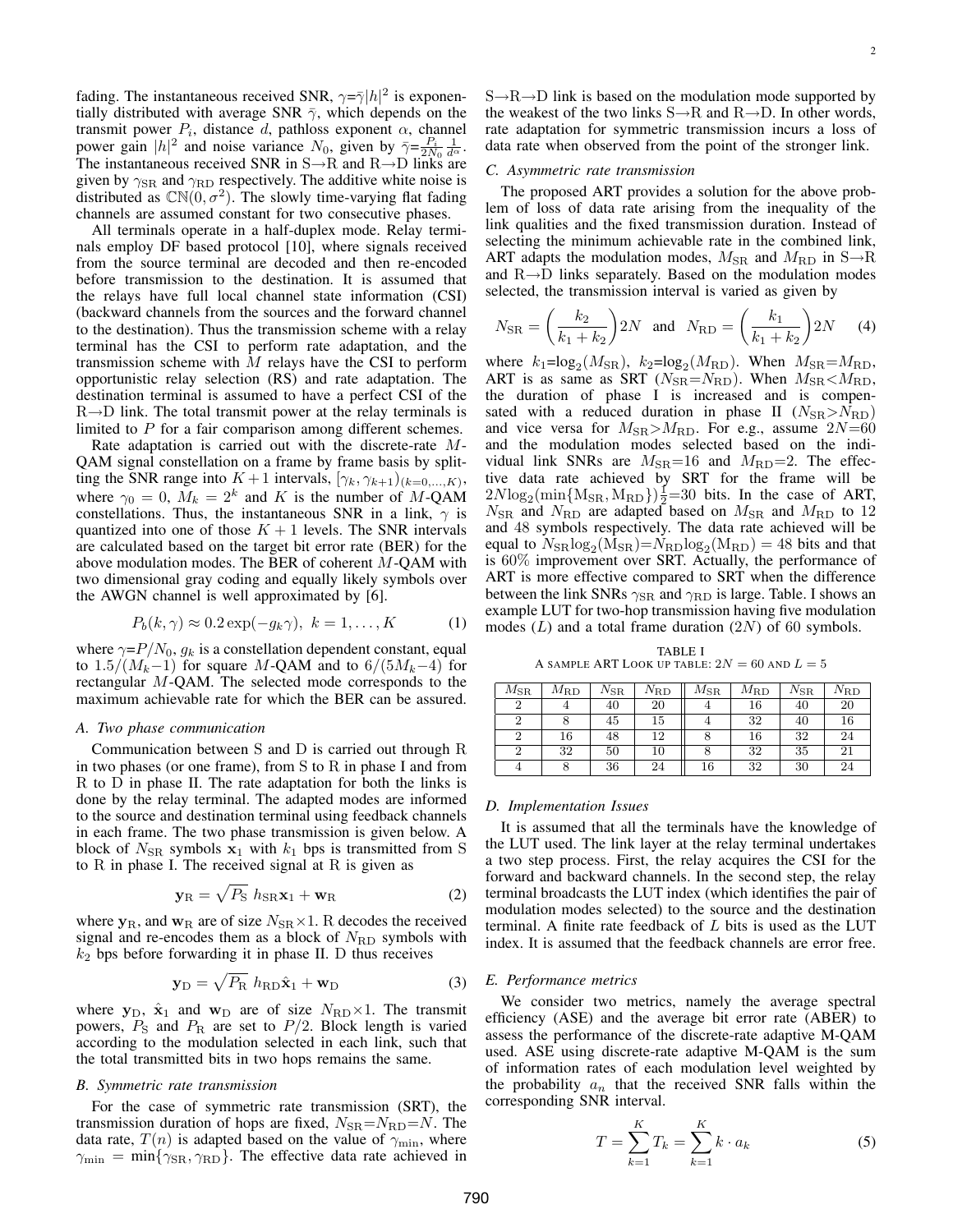where  $a_k = \int_{\gamma_k}^{\gamma_{k+1}}$  $\frac{\gamma_{k+1}}{\gamma_k} p_\gamma(\gamma) d\gamma =$ £  $\mathcal{P}_1$  $\left(\frac{\gamma_k}{\bar{\gamma}}\right)$ ¢  $-\mathcal{P}_1\left(\frac{\gamma_{k+1}}{\bar{\gamma}}\right)$  and  $\mathcal{P}_m(x)$ designates the Poisson distribution:  $\mathcal{P}_m(x) = \sum_{l=0}^{m-1} \frac{x^l}{l!}$  $rac{x^l}{l!}e^{-x}.$ ABER is the ratio of the average number of bits received in error over the total average number of transmitted bits.

$$
\langle BER \rangle = \frac{\sum_{k}^{K} T_{k} \cdot \langle BER \rangle_{k}}{\sum_{k}^{K} T_{k}} = \sum_{k}^{K} \frac{k \cdot a_{k}}{\sum_{k}^{K} k \cdot a_{k}} \langle BER \rangle_{k}
$$
(6)

where  $\langle BER \rangle_k = \int_{\gamma_k}^{\gamma_{k+1}}$  $\int_{\gamma_k}^{\gamma_{k+1}} P_b(k,\gamma) p_\gamma(\gamma) d\gamma.$ 

# III. TRANSMISSION SCHEMES

In this section, transmission schemes for a single source and two source terminals with link adaptations are presented.

#### *A. Single Source - Single Relay*



Fig. 1. A source with single-relay and multiple-relay network configuration

Consider the two system setup with a source, single or M relays and a destination terminal as shown in Fig. (1).

*1) Symmetric rate transmission:* Since the transmission interval is fixed for both phases to be  $N$ , the total transmitted bits in two hops must be equal. The relay terminal adapts the overall modulation mode for the two-hop transmission from the value of  $\gamma_{AM}$ , where  $\gamma_{AM} = \min\{\gamma_{SR}, \gamma_{RD}\}\$ . Applying order statistics, the pdf of  $\gamma_{AM}$  can be calculated to be

$$
p_{\gamma_{\rm AM}} = 2 \cdot [1 - P_{\gamma}(\gamma)] \cdot p_{\gamma}(\gamma) = \frac{1}{\bar{\gamma}/2} e^{-\frac{\gamma}{\bar{\gamma}/2}} \tag{7}
$$

substituting (7) into (5), the ASE is given by,

$$
T_{\rm AM} = \sum_{k=1}^{K} \frac{1}{2} \cdot k \cdot a_k \tag{8}
$$

where  $a_k=$ h  $\mathcal{P}_1$  $\left(\frac{\gamma_k}{\bar{\gamma}/2}\right)$ ¢  $-\mathcal{P}_1\big(\frac{\gamma_{k+1}}{\bar{\gamma}/2}$  $\sqrt{1}$ . Similarly, substituting (7) into (6), the ABER is then given by,

$$
\langle BER \rangle_k = \int_{\gamma_k}^{\gamma_{k+1}} 0.2 \exp(-g_k \gamma) \cdot \frac{1}{\bar{\gamma}/2} e^{-\frac{\gamma}{\bar{\gamma}/2}} d\gamma \tag{9}
$$

$$
= 0.2 \frac{1}{b_k \bar{\gamma}/2} \cdot \left[ \mathcal{P}_1(b_k \gamma_k) - \mathcal{P}_1(b_k \gamma_{k+1}) \right]
$$
 (10)

where  $b_k = \frac{1}{\bar{\gamma}} + g_k, \ k = \{1, \dots, K\}.$ 

*2) Asymmetric rate transmission:* For ART mode of operation, the relay terminal independently adapts the modulation modes  $M_{\rm SR}$  and  $M_{\rm RD}$  based on  $\gamma_{\rm SR}$  and  $\gamma_{\rm RD}$  respectively. Subsequently, using  $M_{\rm SR}$  and  $M_{\rm RD}$ , the relay terminal selects the block durations  $N_{\rm SR}$  and  $N_{\rm RD}$  for transmission in S $\rightarrow$ D and R→D links respectively from a pre-defined LUT. Since, ART independently adapts the rate in each hop, the pdf of  $\gamma_{\text{ART}}$  is given by  $p_{\gamma_{\text{ART}}} = \frac{1}{2}e^{-\frac{\gamma}{2}}$ . The ASE can be calculated as

$$
T_{\text{ART}} = \sum_{k=1}^{K} a_k \left[ \sum_{j=1}^{K} a_j \cdot \left( \frac{j}{k+j} \right) k \right]
$$
 (11)

where 
$$
a_{k|j} = \left[\mathcal{P}_1\left(\frac{\gamma_{k|j}}{\bar{\gamma}}\right) - \mathcal{P}_1\left(\frac{\gamma_{k|j+1}}{\bar{\gamma}}\right)\right], k|j \text{ is } k \text{ or } j
$$

ABER of ART will be same as that of a direct link transmission as the channel power and the modulation schemes in the individual links vary independently. ABER of ART will be equal to that of the ABER of  $S \rightarrow R$  or  $R \rightarrow D$  link.

$$
\langle BER \rangle_k = \int_{\gamma_k}^{\gamma_{k+1}} 0.2 \exp(-g_k \gamma) \cdot \frac{1}{\bar{\gamma}} \exp\left(-\frac{\gamma}{\bar{\gamma}}\right) d\gamma \quad (12)
$$

$$
= 0.2 \frac{1}{b_k \bar{\gamma}} \cdot \left[ \mathcal{P}_1(b_k \gamma_k) - \mathcal{P}_1(b_k \gamma_{k+1}) \right]
$$
(13)

#### *B. Single Source - Multiple Relay*

Consider the system setup in Fig.  $(1)$  with M relay terminals  $(R_i, i=[1 \dots M])$ . Define  $A = [R_1 \dots R_M]$ . We consider an opportunistic relaying scheme by selecting the relay ( $R_{best}$  =  $R_i: \arg \max_i (\min(\gamma_{SR_i}, \gamma_{R_iD}))$ ,  $R_i \in A$ ) that has the best channel gain with the S and the D. The signalling mechanism that enables the best relay to inform the source and the destination is given in [11]. The selected relay  $R_{best}$  then participates in the two-hop communication with rate adaptation in  $S \rightarrow R_{best} \rightarrow D$  link using both the SRT and ART modes of operation as given above for the single relay scenario.

*1) Symmetric rate transmission:* Applying order statistics twice, first to select the weakest of two hops in each link followed by selecting the best of M links i.e.,  $\gamma_{AM}$  $\arg \max_i(\min(\gamma_{SR_i}, \gamma_{R_iD}))$ . The pdf of  $\gamma_{AM}$  is given by

$$
p_{\gamma_{AM}} = \frac{M!}{(M-1)!} [\bar{P}_{\gamma}(\gamma)]^{M-1} \bar{p}_{\gamma}(\gamma)
$$
(14)

where  $\bar{p} = \frac{1}{\bar{\gamma}/2}e^{-\frac{\gamma}{\bar{\gamma}/2}}$  from (7). For e.g., assuming  $M = 3$ ,

$$
p_{\gamma_{\rm AM}}(\gamma_{\rm AM}) = \frac{3}{\bar{\gamma}/2}e^{-\frac{\gamma}{\bar{\gamma}/2}} - \frac{3}{\bar{\gamma}/4}e^{-\frac{\gamma}{\bar{\gamma}/4}} + \frac{1}{\bar{\gamma}/6}e^{-\frac{\gamma}{\bar{\gamma}/6}} \qquad (15)
$$

ASE is given by  $T_{AM} = \sum_{k=1}^{K}$  $\frac{K}{k=1} \frac{k \cdot a_k}{2}$ , where  $a_k$  is given by (16).

*2) Asymmetric rate transmission:* ART is carried out in the  $S \rightarrow R_{best} \rightarrow D$  link similar to that given for single relay scenario given before. The ASE can be calculated as in (11), with  $a_k$ and  $a_i$  given in (17). From the ASE of ART and SRT presented in the previous subsection and from the numerical simulations it is concluded that the throughput performance of ART is better than that of SRT. Hence, only ART is considered for the multiple source scenario presented in the next subsection.

# *C. Multiple Source - Multiple Antenna Relay*

Here we address the rate adaptation for a system setup with  $L$  source terminals simultaneously communicating with the destination through the relay terminal as shown in Fig. (2).



Fig. 2. Single source network configuration.

Let  $n<sub>R</sub>$  and  $n<sub>D</sub>$  be the number of antennas at the relay and the destination terminals respectively. Here it is assumed that  $n_D=n_R=L$ . L independent input data streams are transmitted in parallel from L single antenna source terminals to the relay terminal in the first hop as in V-BLAST. At the relay, the antennas receive the data streams, which are mixed and superimposed by noise. By applying optimal ordering, and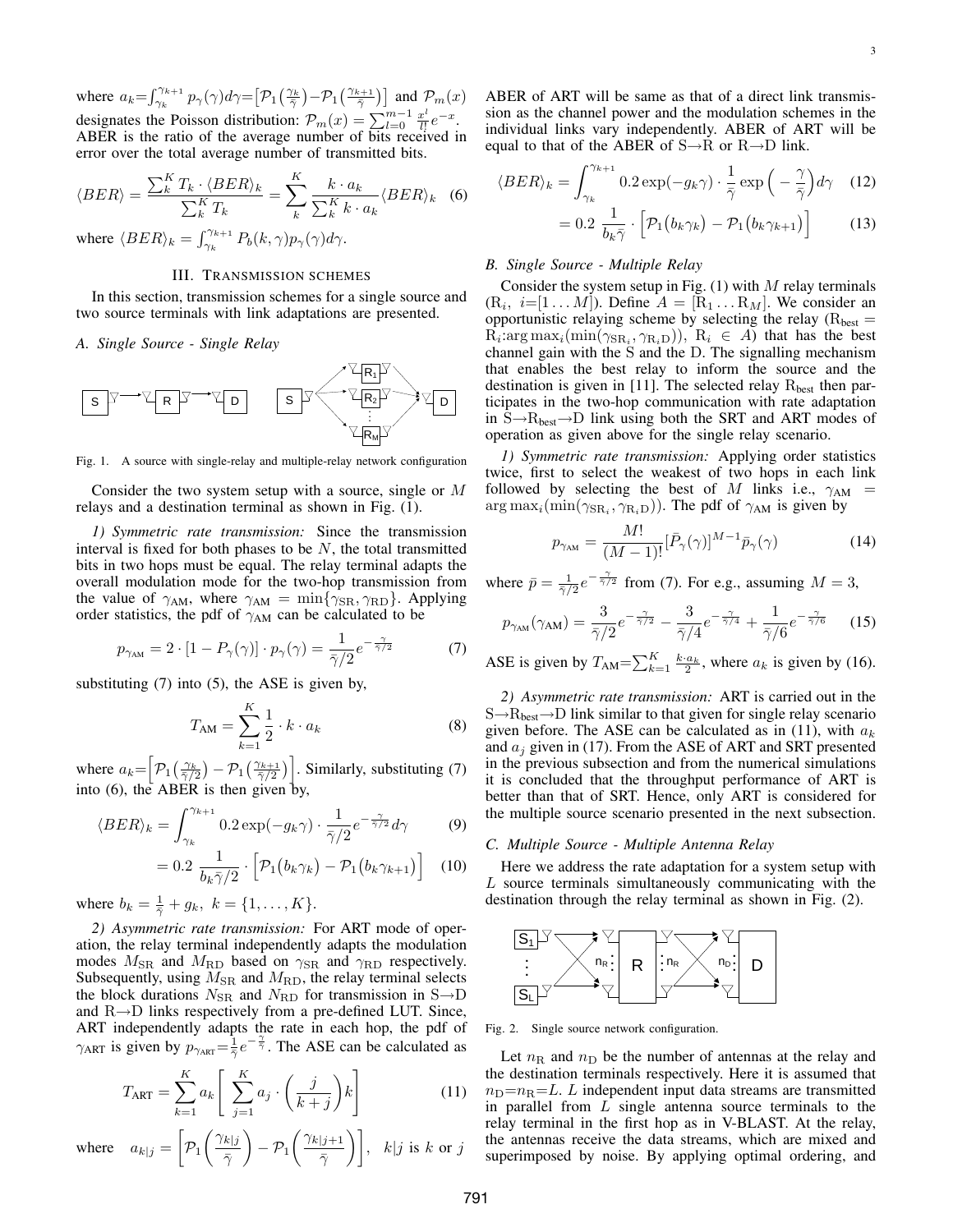$$
3\left[\mathcal{P}_1\left(\frac{\gamma_k}{\bar{\gamma}/2}\right) - \mathcal{P}_1\left(\frac{\gamma_{k+1}}{\bar{\gamma}/2}\right)\right] - 3\left[\mathcal{P}_1\left(\frac{\gamma_k}{\bar{\gamma}/4}\right) - \mathcal{P}_1\left(\frac{\gamma_{k+1}}{\bar{\gamma}/4}\right)\right] + \left[\mathcal{P}_1\left(\frac{\gamma_k}{\bar{\gamma}/6}\right) - \mathcal{P}_1\left(\frac{\gamma_{k+1}}{\bar{\gamma}/6}\right)\right]
$$
(16)  
- 3 $\left[\mathcal{P}_1\left(\frac{\gamma_k}{\bar{\gamma}/6}\right) - \mathcal{P}_1\left(\frac{\gamma_{k+1}}{\bar{\gamma}/6}\right)\right] - 3\left[\mathcal{P}_1\left(\frac{\gamma_k}{\bar{\gamma}/4}\right) - \mathcal{P}_1\left(\frac{\gamma_{k+1}}{\bar{\gamma}/6}\right)\right] + \left[\mathcal{P}_1\left(\frac{\gamma_k}{\bar{\gamma}/6}\right) - \mathcal{P}_1\left(\frac{\gamma_{k+1}}{\bar{\gamma}/6}\right)\right]$ (17)

$$
a_k, a_j = 3\left[\mathcal{P}_1\left(\frac{\gamma_k}{\bar{\gamma}}\right) - \mathcal{P}_1\left(\frac{\gamma_{k+1}}{\bar{\gamma}}\right)\right] - 3\left[\mathcal{P}_1\left(\frac{\gamma_k}{\bar{\gamma}/2}\right) - \mathcal{P}_1\left(\frac{\gamma_{k+1}}{\bar{\gamma}/2}\right)\right] + \left[\mathcal{P}_1\left(\frac{\gamma_k}{\bar{\gamma}/3}\right) - \mathcal{P}_1\left(\frac{\gamma_{k+1}}{\bar{\gamma}/3}\right)\right]
$$
(17)

sequential interference nulling and cancellation, the relay separates the data from each source. The relay adapts the modulation modes for each source (or layer) based on the postdetection SNR achieved at the receiver with ZF-V-BLAST such that the combined throughput is maximized.

 $a_k =$ 

A similar transmission is carried out in the second hop between the relay and the destination terminal. Subsequently, based on the combined throughput (sum of throughput achieved in L layers) that can be achieved in the source to relay links in the first hop and the combined throughput that can be achieved in the relay to the destination link in the second hop, LS-ART carries out the ART procedure to adapt the transmission duration of the two hops.

*1) Channel model:* We consider the communication between the L source terminals and the relay terminal in the first hop. Let  $H_{SR}$  be the  $L \times L$  channel matrix whose entries are i.i.d. and circularly symmetric Gaussian random variable, i.e.,  $h_{ij} \sim \mathbb{CN}(0, 1)$ . We also assume that the transmitted data streams are independent and have uniform transmit power, i.e.,  $E[\mathbf{x} \mathbf{x}^*] = P\mathbf{I}$ , where  $E[.]$  stands for the expected value. The sampled baseband signal is given by

$$
\mathbf{y}_{\mathrm{R}} = \mathbf{H}_{\mathrm{SR}} \mathbf{x} + \mathbf{z}_{\mathrm{R}} \tag{18}
$$

where  $y_R \in \mathbb{C}^{L \times 1}$  is the received signal,  $x \in \mathbb{C}^{L \times 1}$  is the transmitted signal with each elements corresponds to the signal from each source and  $z_R \in \mathbb{C}^{L \times 1}$  is the received noise.

The ZF-V-BLAST scheme can be represented by the QR decomposition  $H_{SR} = QR$ , where R is a  $L \times L$  upper triangular matrix and  $\bf{Q}$  is a  $L \times L$  orthonormal matrix whose columns form ZF interference nulling vectors. Multiplying by  $\mathbf{Q}^*$  on both sides of (18) yields,

$$
\tilde{\mathbf{y}}_{R} = \mathbf{R}\mathbf{x} + \tilde{\mathbf{z}}_{R} \tag{19}
$$

For details on the performance analysis of V-BLAST, please see [7]. The post-processing SNR of  $l<sup>th</sup>$  layer is given by

$$
\gamma_l^{\rm ZF} = r_{l,l}^2 \bar{\gamma}, \quad l = 1, \dots, L \tag{20}
$$

where  $r_{l,l} \sim \chi^2_{(L-l+1)}$ . The pdf of  $\gamma_l^{\text{ZF}}$  is given by

$$
p_{\gamma_l^{ZF}} = \frac{\gamma^{L-l}}{\Gamma(L-l+1)} \left(\frac{1}{\bar{\gamma}}\right)^L e^{-\frac{\gamma}{\bar{\gamma}}}, \quad \gamma \ge 0 \tag{21}
$$

For e.g., assuming  $L = 2$ , the pdf of two layers are given by

$$
p_{\gamma_1^{\text{ZF}}} = \gamma \Big(\frac{1}{\bar{\gamma}}\Big)^2 e^{-\frac{\gamma}{\bar{\gamma}}}, \quad \text{and} \quad p_{\gamma_2^{\text{ZF}}} = \frac{1}{\bar{\gamma}} e^{-\frac{\gamma}{\bar{\gamma}}}, \quad \gamma \ge 0 \qquad (22)
$$

The transmission duration of each hop is given as

$$
N_{\rm SR} = \left(\frac{j_1 + j_2}{k_1 + k_2 + j_1 + j_2}\right) 2N \text{ and } N_{\rm RD} = 2N - N_{\rm SR}
$$

The ASE of LS-ART is then given by

$$
T_{\text{LS-ART}} = \sum_{k_1=1}^{K} a_{k_1} \left[ \sum_{k_2=1}^{K} a_{k_2} \left[ \sum_{j_1=1}^{K} a_{j_1} \left[ \sum_{j_2=1}^{K} a_{j_2} \lambda \right] \right] \right] (23)
$$

where 
$$
\lambda = \left(\frac{j_1 + j_2}{k_1 + k_2 + j_1 + j_2}\right) (k_1 + k_2)
$$
  
\n $a_{k_1} = \mathcal{P}_2 \left(\frac{\gamma_k}{\overline{\gamma}}\right) - \mathcal{P}_2 \left(\frac{\gamma_{k+1}}{\overline{\gamma}}\right), \quad a_{k_2} = \mathcal{P}_2 \left(\frac{\gamma_k}{\overline{\gamma}/2}\right) - \mathcal{P}_2 \left(\frac{\gamma_{k+1}}{\overline{\gamma}/2}\right)$   
\n $a_{j_1} = \mathcal{P}_1 \left(\frac{\gamma_k}{\overline{\gamma}}\right) - \mathcal{P}_1 \left(\frac{\gamma_{k+1}}{\overline{\gamma}}\right), \quad a_{j_2} = \mathcal{P}_1 \left(\frac{\gamma_k}{\overline{\gamma}/2}\right) - \mathcal{P}_1 \left(\frac{\gamma_{k+1}}{\overline{\gamma}/2}\right)$ 

4

# IV. SYSTEM PERFORMANCE

We show the simulation results of SRT, and the proposed ART and LST-ART schemes for the system setups in Fig. (1), (2). We present the ASE (bits/s/Hz) achieved for different values of SNR  $(P<sub>S</sub>/N<sub>0</sub>)$ . Rate adaptations are done for a target BER of  $10^{-3}$  and  $10^{-6}$ . Since two-hop network involves two phase transmission which takes twice the duration for transmitting the same amount of information compared to that of direct transmission, the ASE achieved are halved. The path loss exponent,  $\alpha$  is set to 3. No power control is assumed at the source or relay terminals. The length of a frame,  $2N$  is set to 60. The number of  $M$ -QAM constellation,  $K$  is set to 5. For all the schemes, the total transmit power at the relay terminal is fixed to  $P$  to maintain a fairness in comparison. We have presented the ASE for all the schemes discussed based on the derived analytical expressions.

# *A. Single Source with Single Antenna Relays*

Fig. 3 shows the ASE vs. SNR for a network with a source and one or more relay terminals, all having single antenna i.e.,  $L = n_R = n_D = 1$  and  $M = 1, 3$ . The link adaptations are carried out using SRT and ART for  $P_b = 10^{-3}$  and  $10^{-6}$ . We present here a comparison of ASE obtained through analytical expressions and from the monte-carlo simulations.



Fig. 3. ASE of SRT and ART for single antenna relay and destination terminals for  $P_b$ =10<sup>-3</sup> and  $P_b$ =10<sup>-6</sup> (sim.-simulated, anal.-analytical).

We observe from Fig. 3, ART leads to higher throughput than SRT for all SNR's and this can be explained as follows. Using SRT, the throughput achieved in every frame depends on the modulation mode adapted for the weakest link  $(S \rightarrow R$